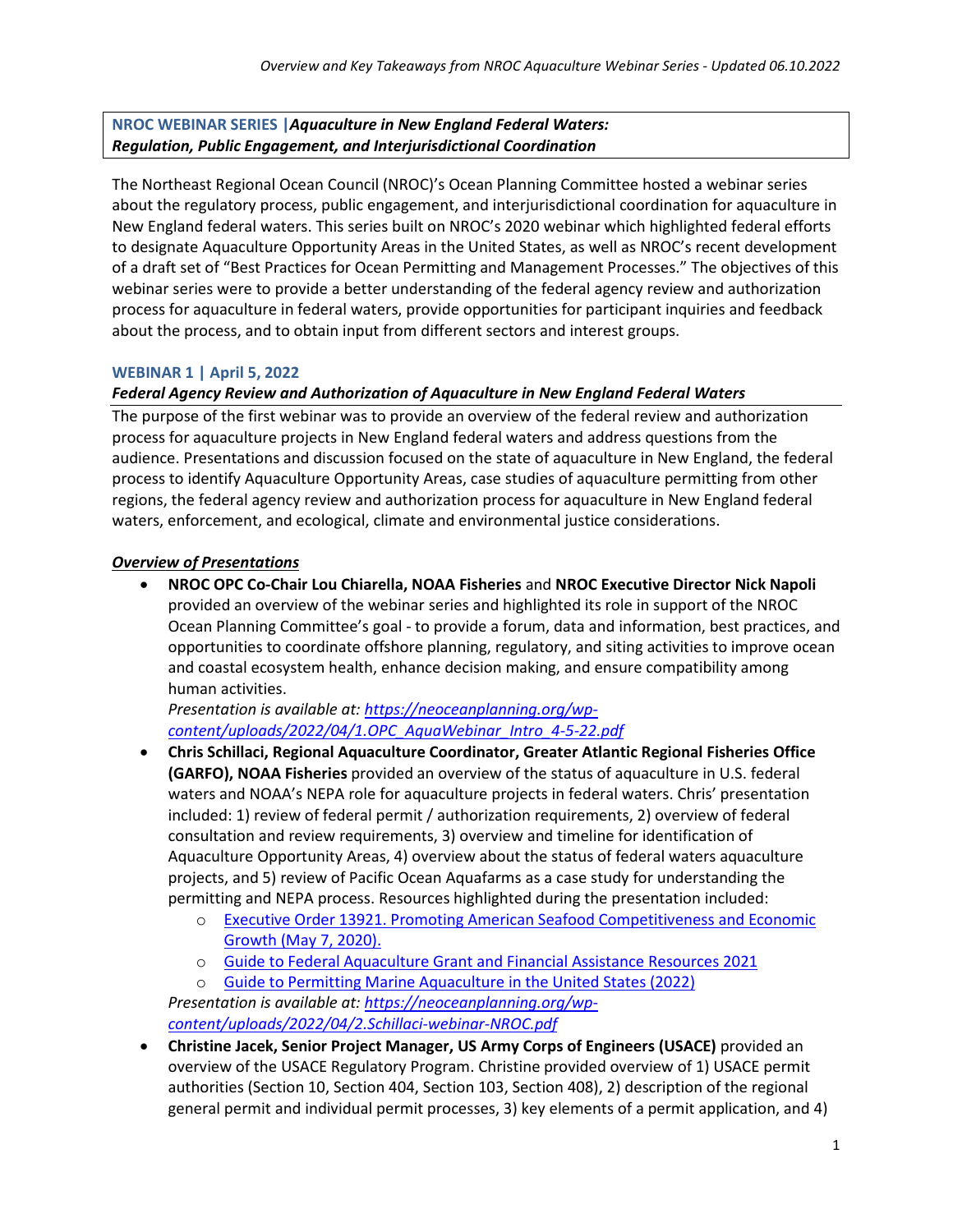recommended best practices for permitting. Resources highlighted during the presentation included:

- o [USACE New England District Regulatory](https://www.nae.usace.army.mil/Missions/Regulatory/)
- o [USACE New England District Regional General Permits](https://www.nae.usace.army.mil/Missions/Regulatory/State-General-Permits/)
- o [USACE New England District Mitigation Guidance](https://www.nae.usace.army.mil/Missions/Regulatory/Mitigation/)
- o [USACE New England District Documents, Forms, and Guidance](https://www.nae.usace.army.mil/Missions/Regulatory/Useful-Documents-Forms-and-Publications/)
- o [Section 408](https://www.nae.usace.army.mil/Missions/Section-408/) Resources

*Presentation is available at: [https://neoceanplanning.org/wp](https://neoceanplanning.org/wp-content/uploads/2022/04/3.Jacek_NROCAquacultureUSACEPresentation.pdf)[content/uploads/2022/04/3.Jacek\\_NROCAquacultureUSACEPresentation.pdf](https://neoceanplanning.org/wp-content/uploads/2022/04/3.Jacek_NROCAquacultureUSACEPresentation.pdf)* 

- **Eric Nelson, Biologist, Ocean and Coastal Protection Section, US Environmental Protection Agency (EPA)** provided an overview of the EPA's role in regulating aquaculture in New England federal waters. Eric provided an overview of the following two Clean Water Act provisions applicable to federal waters aquaculture: 1) Section 402 - National Pollutant Discharge Elimination System (NPDES), and 2) Section 403 - Ocean Discharge Criteria. Eric also provided an overview of the NPDES permitting process and federal action consultation and reviews for aquaculture projects in federal waters. Resources highlighted during the presentation included:
	- o [Compliance Guide for the Concentrated Aquatic Animal Production Point Source](https://www.epa.gov/sites/default/files/2015-11/documents/caap-aquaculture_compliance-guide_2006.pdf)  **[Category](https://www.epa.gov/sites/default/files/2015-11/documents/caap-aquaculture_compliance-guide_2006.pdf)**
	- o [Aquaculture NPDES Permitting](https://www.epa.gov/npdes/aquaculture-npdes-permitting)

*Presentation is available at: [https://neoceanplanning.org/wp](https://neoceanplanning.org/wp-content/uploads/2022/04/4.Nelson_EPA_R1_Reg-Offshore-Aq-in-Fed-Waters_28Mar22_FINAL.pdf)[content/uploads/2022/04/4.Nelson\\_EPA\\_R1\\_Reg-Offshore-Aq-in-Fed-](https://neoceanplanning.org/wp-content/uploads/2022/04/4.Nelson_EPA_R1_Reg-Offshore-Aq-in-Fed-Waters_28Mar22_FINAL.pdf)[Waters\\_28Mar22\\_FINAL.pdf](https://neoceanplanning.org/wp-content/uploads/2022/04/4.Nelson_EPA_R1_Reg-Offshore-Aq-in-Fed-Waters_28Mar22_FINAL.pdf)*

### *Highlights from Q&A Segment*

## **Will the Aquaculture Opportunity Area process address sources of toxic contaminants in ocean water/sediments that pose threats to consumption of finish/shellfish from aquaculture systems that pose health threats to sensitive populations?**

NOAA is currently developing the scope for what will be included in the Environmental Impact Statement (EIS) for Aquaculture Opportunity Areas. The U.S. Food and Drug Administration and NOAA Seafood Inspection Program have provisions in place to evaluate and ensure the sanitation of molluscan shellfish cultured and harvested from federal waters under the National Shellfish Sanitation Program.

### **What happens after the five-year permit timeframe? Does the farm need permit renewal or does it need to cease operation?**

USACE authorizations for regional general permits and individual permits authorize a five-year construction period. Once the facility is up and running, it can operate in perpetuity in the manner originally authorized. If modifications are made or operations cease, the operator would be required to remove all structures or contact USACE to transfer operations. EPA also has a five-year permit. Once the five years expire, the operator is required to resubmit for a new permit. As long as the new permit application is submitted on time, the current permit can be extended until the new permit is released.

## **How do USACE, EPA, and NOAA coordinate on enforcement of permit conditions? Once a project is permitted through the federal process, which agency or agencies oversees or enforces the provisions in the permits?**

While there are opportunities for agency coordination / cooperation for site visits to streamline logistics, each agency has their own process for permit oversight and enforcement. NMFS focuses on reporting requirements related to consultations, and the NOAA Seafood Inspection Program has a role in auditing requirements in contracts between federal waters molluscan shellfish aquaculture operations and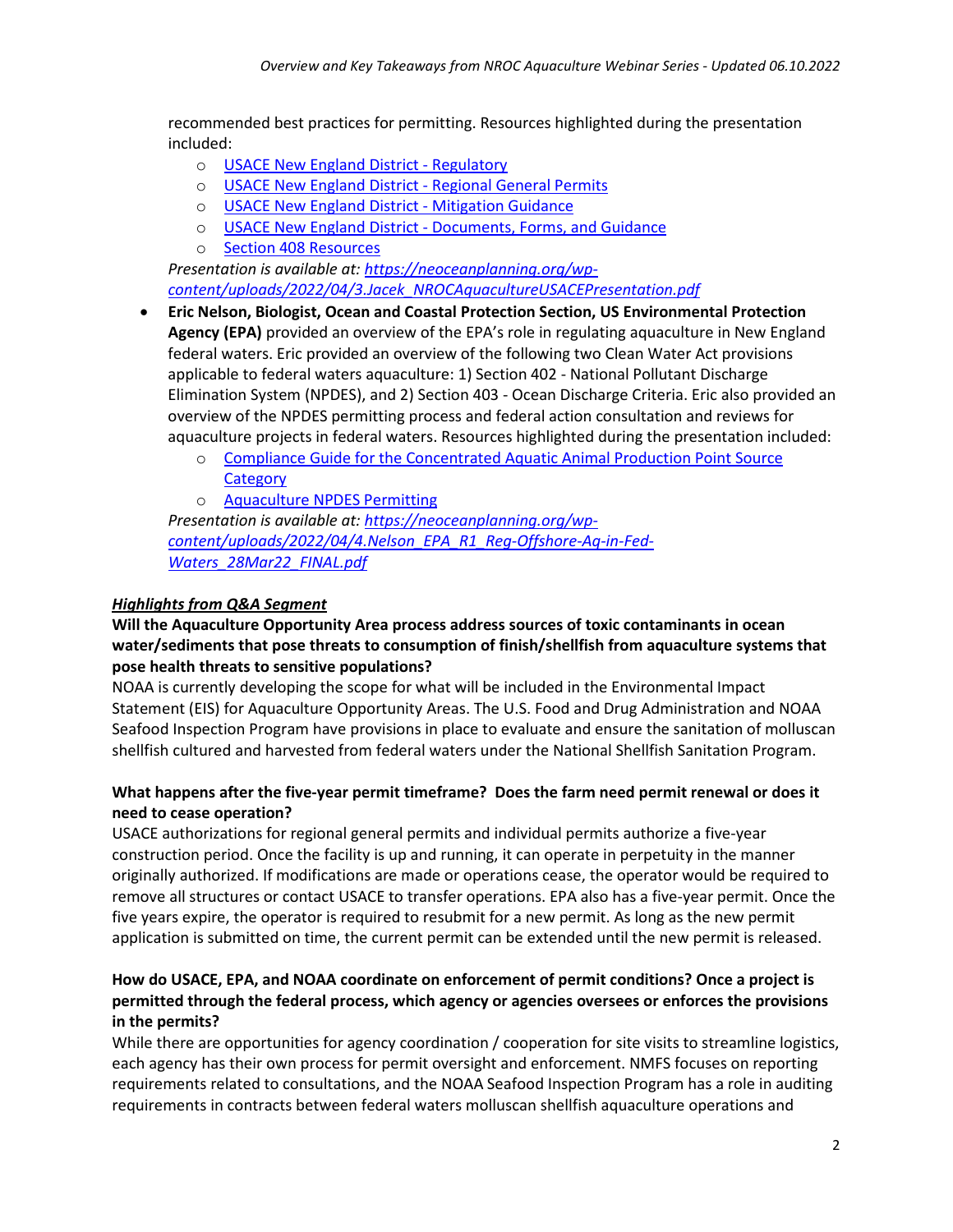Seafood Inspection Program. EPA has their own enforcement and compliance program. USACE enforces special conditions associated with their authorizations.

#### **What agency would be the lead for future inspections to ensure that the operation is working as planned or monitoring the discharge to make sure it is within the predicted parameters?**

Before permitting and construction, NOAA and EPA develop dispersion models to assess how the project will impact the benthic environment and water quality to inform the EPA NPDES discharge permit. EPA then oversees the monitoring process to ensure discharge is within the approved parameters.

## **At what point does the Section 7 Endangered Species Act (ESA) consultation with U.S. Fish and Wildlife Service (FWS) occur?**

EPA looks for species present under the purview of FWS. If the location of a project indicates potential for these species to be present then EPA engages with FWS early in the process. USACE initiates consultation with FWS in conjunction with their permitting process. Consultations are conducted separate from the NEPA process but much of the information that would go into a biological assessment would be included in an EIS. There's a formal Section 7 consultation and technical assistance process but agencies also work together informally through early engagement to ensure that the EIS incorporates appropriate information about protected species.

FWS encourages early coordination so that unexpected impacts aren't identified late in the process. FWS is developing determination keys for listed species in the region and consultation package builders in their Information for Planning and Consultation system that deconstructs all parts of aquaculture projects and potential impacts to listed species.

**Does the EIS satisfy the Section 7 ESA biological assessment?** The goal is to gather all appropriate information about protecting endangered species through the EIS process and include it in the agencies' Section 7 biological assessments. However, the changes in a species' status or consideration of other new information not included in the EIS may require the permitting agencies to update their biological assessments.

**Does the Executive Order apply to a project that involves a USACE permit and a state's Department of Natural Resource discharge permit? Would NOAA be the lead agency for NEPA on that?** The EO only applies to aquaculture projects in federal waters that require two or more federal agency authorizations and an EIS.

## **For New England offshore aquaculture, where would the draft EIS be posted for public review? Are there any current or imminent draft EIS consultations in this region?**

Public notices are posted via the federal register per legal requirements. In order to advance best practices to increase public awareness about the notices, NOAA and other agencies are utilizing additional communication methods to circulate notices to a broader audience. NROC is using the Northeast Ocean Data Portal to provide mapping and links to permit documents for aquaculture projects in federal waters.

### **Can other federal agencies request a specific NOAA science/technical review of a specific proposed aquaculture project?**

NEPA has provisions that allow lead agencies to engage with other federal agencies as "cooperating" or "participating" agencies to support project evaluation. This also happens with respect to specific areas of project permitting during the consultations.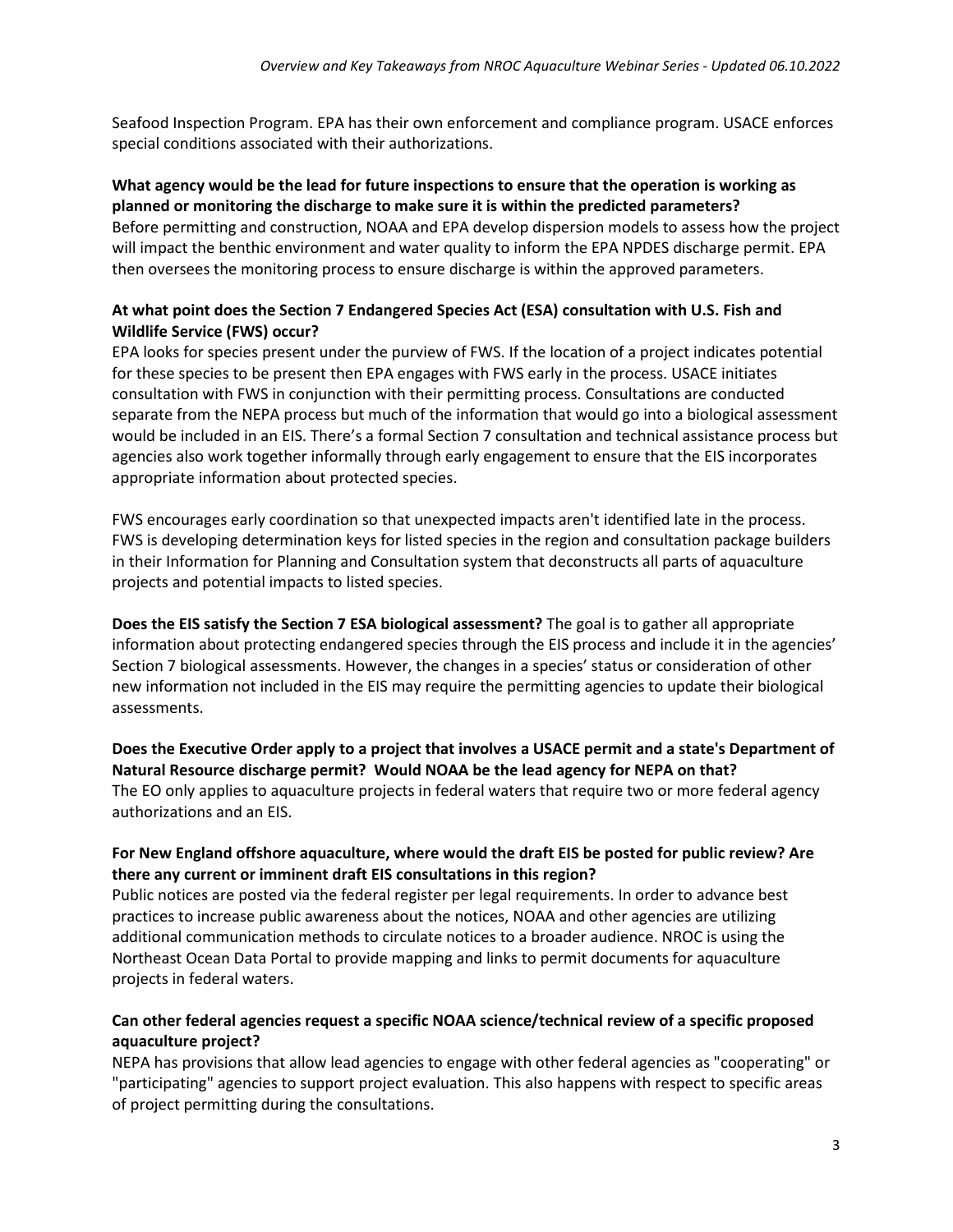#### **How is climate change factored into the process for reviewing aquaculture projects?**

Climate change is a priority for the Biden Administration and is an important part of the NEPA review process. NOAA has to evaluate potential impact of projects in today's climate and consider the suitability of aquaculture operations for their ability to withstand anticipated impacts from increasingly intense storms. Future climate scenarios are factored into project review as far as structural integrity and suitability of the gear and operations. EPA considers the impact of climate change for reviewing aquaculture relative to increasing ocean acidification and suitability for certain aquaculture species to thrive in changing temperatures. For USACE, climate change is generally outside the scope for their regulatory review of aquaculture projects.

### **Will AOA development and aquaculture initiatives be incorporated into BOEM's offshore wind siting in Gulf of Maine? How will these two priorities be balanced?**

Currently, NOAA has not stated the intention to develop an AOA in the Gulf of Maine. NOAA has worked with BOEM and other agencies in the Gulf of Mexico and other regions to ensure that there is regular communication across project types to help achieve permitting efficiency. Focus of AOAs is currently on developing programmatic environmental impact statements. AOA placement will be based on stakeholder input and collaboration among agencies to support the goal of sustainable seafood production. NOAA coordinates with BOEM to avoid planning conflicts.

#### **How will environmental justice will be considered during the review process?**

The NEPA and NPDES permitting process evaluate aquaculture projects to identify and minimize any potential impacts to environmental justice areas. This is also a priority for NOAA and an important part of the NEPA analysis for both offshore and nearshore or landside aspects of aquaculture projects. USACE has also prioritized environmental justice in their permitting review.

**Where would potential environmental challenges associated with offshore aquaculture, such as fish escapes/interbreeding or spread of invasive biofouling species, be addressed in the permit process?** The NEPA review process seeks to identify and address these issues. EPA considers potential for escapements and other related concerns within the NPDES / Ocean Discharge Criteria review, especially for potential impacts on federally listed endangered species such as Atlantic salmon. Suitability and safeguards for the site will be required to minimize negative impacts and maintain integrity during storms. Monitoring may be required to assess potential for spread of invasive species. If the project involves a managed species, then the New England Fisheries Management Council is responsible for making sure the operation is consistent with fisheries management plans. USACE considers these concerns within their review of cumulative impacts which analyzes primary and secondary effects from the project. The public interest section also encompasses concerns not addressed elsewhere.

## **How does USACE define a "minimum impact" project? Is there a certain size or other standard used to determine whether a project will have a "minimum impact"?**

A minimum impact determination is project specific. USACE uses more than project size to determine if a project is defined as having minimum impact. Additional factors such as conflicts with other users, proposed gear, cumulative effects, etc. may cause a project to be defined as having more than a minimum impact.

Links to all presentations and a recording of Webinar 1 are available at: <https://neoceanplanning.org/planning-issues/aquaculture/>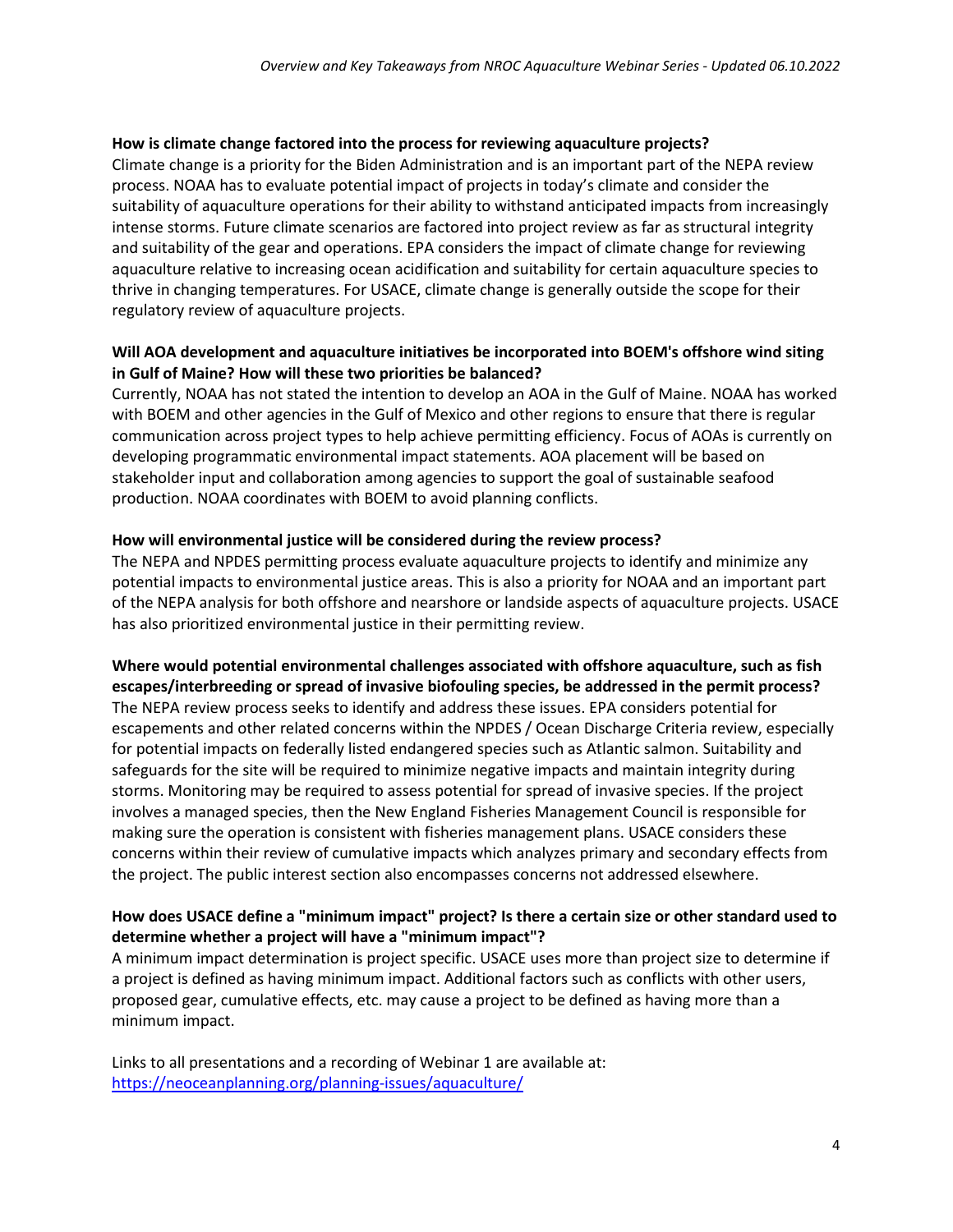#### **WEBINAR 2 | April 8, 2022**

### *State, Tribal, and Public Perspectives on Improving the Regulatory Process for Aquaculture in New England Federal Waters*

This purpose of this webinar was to highlight state, tribal, and public perspectives on opportunities to improve the federal regulatory review process and better engage different interests in aquaculture permitting decisions for projects in New England federal waters. NROC OPC Co-Chair Ted Diers, New Hampshire Department of Environmental Services, and Chris Schillaci, NOAA Fisheries, provided an overview of the webinar agenda and key points from the first webinar in the series. Panel members representing state agencies, New England Fisheries Management Council, aquaculture industry, fishing industry, and environmental organizations were asked to provide their perspectives regarding the following questions:

- How can your interests best be addressed and incorporated into the regulatory permitting process? What is the best method and timing for engaging your group during the permitting process?
- Please provide recommendations about how to improve the process described by the federal agencies in the first webinar.
- What are potential next steps to better understand or improve the regulatory process workshops/work group, topics to focus on in a workshop or work group, etc.?

The following panelists participated in the webinar: Tom Nies, New England Fisheries Management Council; Lisa Engler, Massachusetts Office of Coastal Zone Management; Chris Williams, New Hampshire Department of Environmental Services; Amanda Ellis, Maine Department of Marine Resources; Sebastian Belle, Maine Aquaculture Association; Ted Maney, Salem State University; Paul Zajicek, National Aquaculture Association; Beth Casoni, Massachusetts Lobstermen's Association; Robert Jones, The Nature Conservancy; and Priscilla Brooks, Conservation Law Foundation.

A link to the introductory presentation and a recording of Webinar 2 are available at: <https://neoceanplanning.org/planning-issues/aquaculture/>

Highlights and takeaways from the panel discussions during Webinar 2 are provided below.

#### *Common Themes / Takeaways*

- NEPA provides an overarching review framework for the offshore aquaculture permitting process that seeks to ensure federal permitting agencies consider the significant environmental consequences of a proposed action, and inform and involve the public in their decision making.
- The Gulf of Maine can be a challenging environment for aquaculture development compared to other areas around the world (regulatory hurdles, environmental conditions, competing uses, and rapidly changing conditions).
- There are opportunities to improve the permitting framework by applying best practices to enhance communications, improve data QA/QC sharing, provide the public with access to resources and permits, make for a more efficient process, and ensure engagement among industry, tribes, environmental organizations, and other stakeholders.
- Additional training and resources are needed to ensure that all interested parties understand the permitting and public review process.
- Aquaculture development, siting, review, and permitting must be considered in the context of ecosystem functions and services.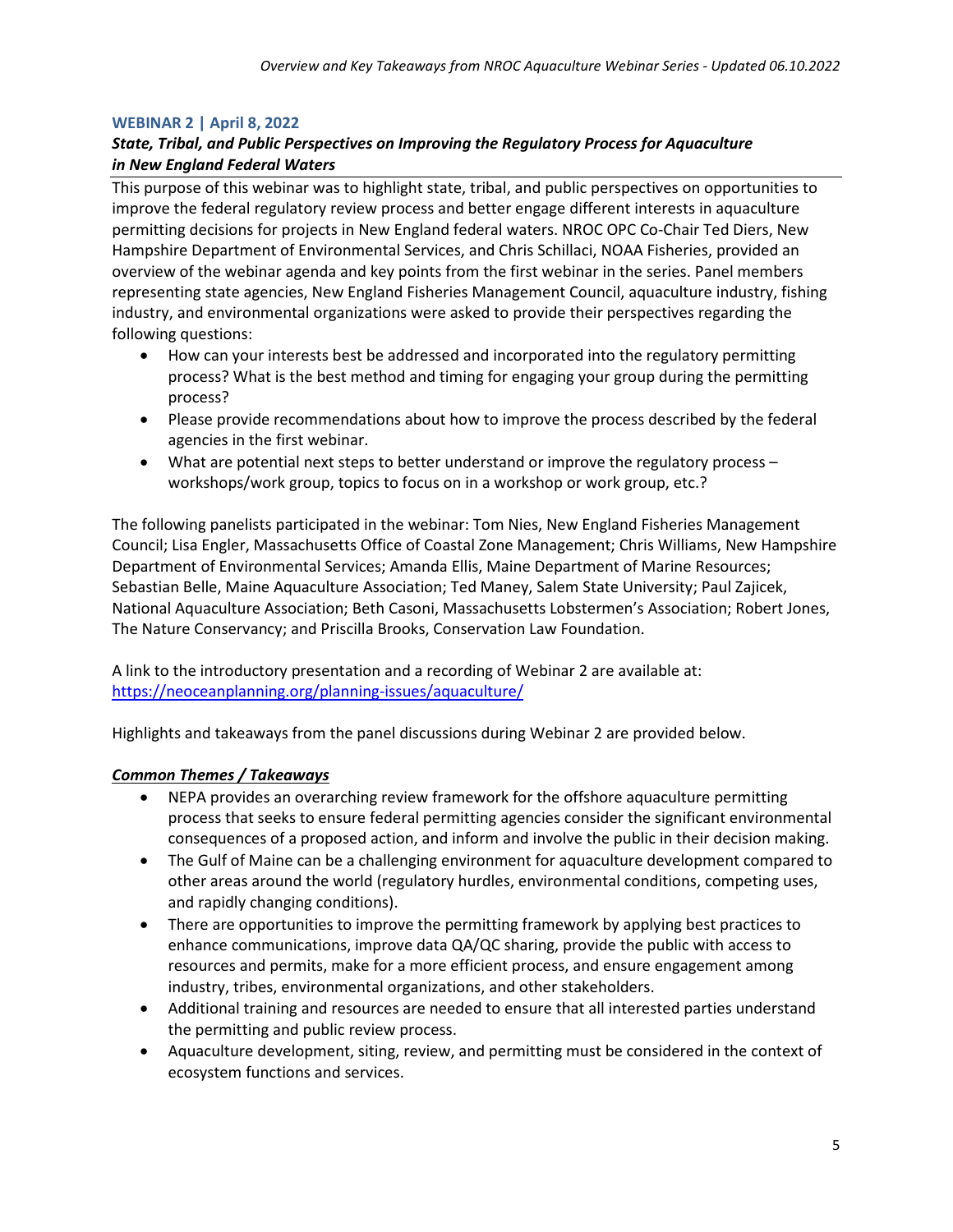- Communication should take place early (before formal process), often, across federal and state agencies, among states, and with all stakeholders to identify concerns early in the process and minimize conflicts.
- Maine's approach seeks to resolve real and perceived user conflicts by balancing interests of the applicant, public trust, and environmental protection.
- Understanding the impact of aquaculture on existing uses is a priority.
- Investments are needed to increase capacity for state and federal agencies charged with regulating and monitoring aquaculture projects, and to improve and update datasets.
- Monitoring is critical for understanding baseline conditions, impact during operations, and longterm effects on natural resources.
- NROC is in a unique position to convene industry, government and other stakeholders around best practices and learning opportunities related to offshore aquaculture.
- Northeast Ocean Data Portal is an important tool for characterizing resources, and highlighting aquaculture projects during siting, permitting and review. Updates / additions are needed.

## *New England Fisheries Management Council (NEFMC) Perspective*

- NEFMC focuses on Magnuson-Stevens Act (MSA) and managed species, protecting Essential Fish Habitat, and interactions with fisheries they manage.
- Clear communications among agencies, applicants and NEFMC that happen early and often are essential as the NEFMC process for managed species can take at least a year.
- NEFMC's Aquaculture policy and other aquaculture resources are available on the website:
	- o NEFMC [Aquaculture Policy](https://s3.us-east-1.amazonaws.com/nefmc.org/NEFMC-Aquaculture-Policy-1-Dec-2020_201221_095229.pdf) (includes best practices: 1) siting and design in context of ecosystem functions and services, 2) operations should minimize environmental impact, 3) development should consider impact of multiple aquaculture sites on ecosystem, 4) aquaculture operators should contribute to coastal community, 5) aquaculture should consider context of other sectors, and 6) clear and ongoing communication between all parties is important)
	- $\circ$  [Aquaculture Coordination Plan](https://s3.us-east-1.amazonaws.com/nefmc.org/NEFMC-NOAA-Aquaculture-Coordination-Plan-April-2021.pdf) (includes three elements engaging in conversations on specific projects, engaging in regional scale conversations, and developing more expertise to improve their review)

## *State Agency Perspectives (ME, NH, and MA)*

- Aquaculture projects should be reviewed for their impact on regional ecosystems such as the unique Gulf of Maine system with its shared habitat, species, multiple maritime uses, and geopolitics (US / Canada).
	- $\circ$  Applicants throughout the region should be required to engage with federal agencies and all three Gulf of Maine states.
	- o Federal consistency review should be considered for aquaculture projects regardless of home port.
	- o Existing uses and co-location should be considered within the review process.
	- Agencies should take advantage of Northeast Ocean Data Portal:
		- o Utilize extensive Gulf of Maine data available to characterize resources and uses.
		- o Highlight aquaculture projects during the planning, siting, and permitting process.
- Additional research is needed to support aquaculture in the Gulf of Maine.
	- $\circ$  EPA and NPDES should require monitoring to understand water quality impacts.
	- o Research is needed to understand co-location and co-use of resources.
	- o Enhanced data is needed to inform siting and provide detail about fishing footprint.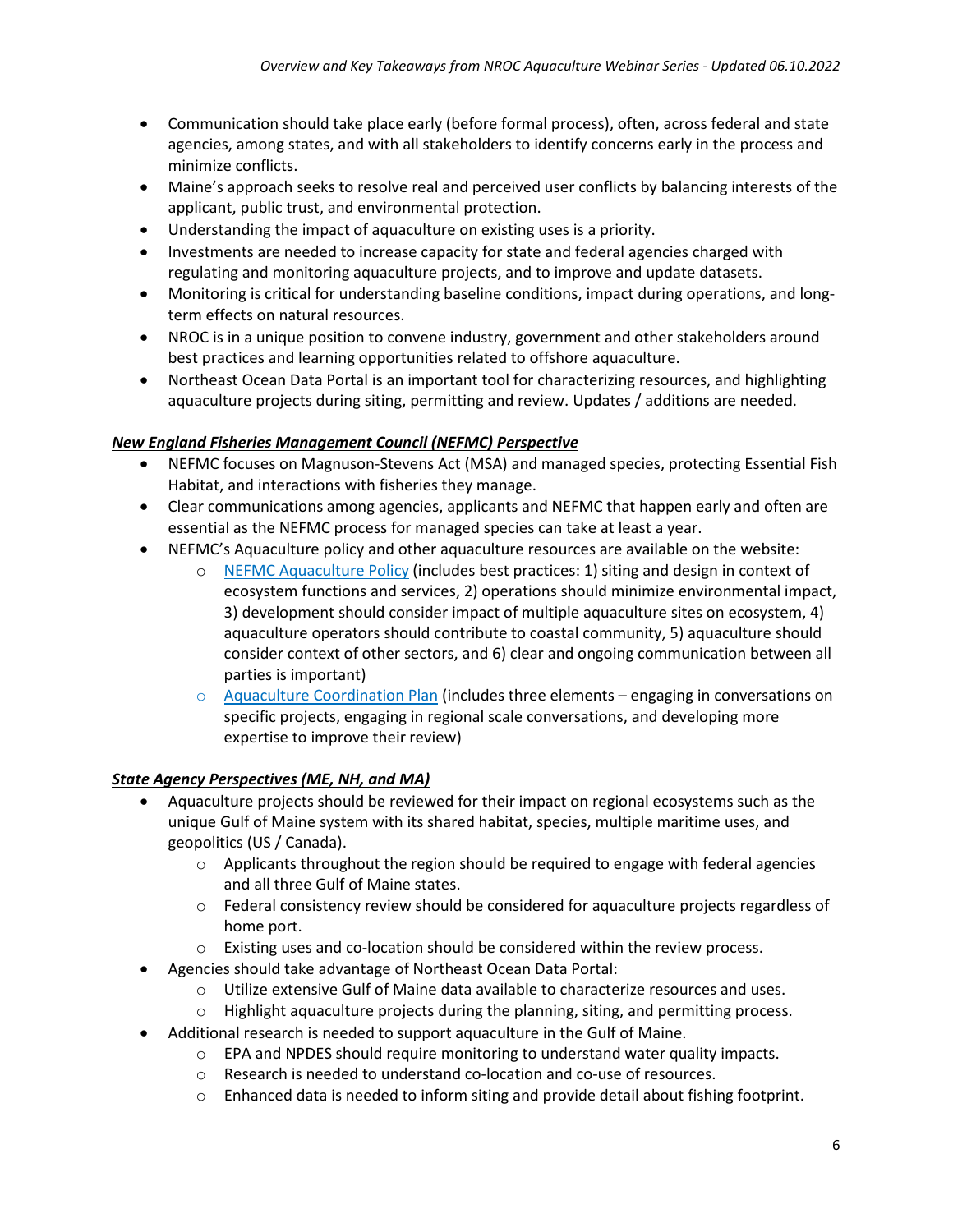- Opportunities to engage with permitting agencies early in the process (ahead of submitting application) are critical for reducing conflict.
	- $\circ$  States should receive direct notice of pre-application meetings and opportunities to participate so they can identify concerns as early as possible and share information with federal agencies and applicants. Provides state with opportunity to assess proposal and identify concerns related to monitoring for biotoxin and shellfish sanitation.
	- $\circ$  Informal communications among states, across state and federal agencies, and with NEFMC are important for identifying shared concerns and connecting with fisheries / habitat engagement groups.
	- $\circ$  Communication and coordination across agencies and stakeholders must continue throughout the planning, siting and permitting process.
- Applicants should be required to plan and provide information about necessary onshore components (moorings, hatcheries, constructing pens, vessels, etc.) needed to support offshore aquaculture as part of their project proposal.
- Maine's aquaculture review and permitting process accounts for variety of perspectives and multiple users to focus on safeguarding aquatic and public health. Other states are invited.
- Federal agencies should develop targeted outreach materials and provide training for states and municipalities (e.g., information about where to find comment periods, what to include in comments, how and when to engage in process, and what tools are available to understand the proposed project).

# *Coordination with Tribes*

- NOAA is required to consult, coordinate, and engage with tribes through NEPA and in the 2020 Executive Order: [Promoting American Seafood Competitiveness and Economic Growth.](https://www.federalregister.gov/documents/2020/05/12/2020-10315/promoting-american-seafood-competitiveness-and-economic-growth) Coordination with tribes also reflects agency best practices.
- NEFMC relies on NOAA for tribal coordination as they do not have a legislatively-designated tribal representative. Meetings are open to public and tribes are encouraged to attend.
- Maine conducts a robust public notification and engagement process that encompasses outreach to tribes and other stakeholders.
- Massachusetts provides public notice through the federal consistency review process to all stakeholders and encourages engagement with tribes. Board of Underwater Archaeological Resources staff at CZM also engages with tribes.
- NROC has prioritized increasing communication and coordination with tribal partners over the next year in order to build capacity for tribes to participate.

## *Aquaculture Industry Perspectives*

- Gulf of Maine has a relatively hostile aquaculture permitting framework compared to other locations around the world. Aquaculture investors factor this into decision making.
- Given need for sustainable food supply, streamlined regulation should encourage aquaculture production in the US.
- Maine's stream-lined, 'one-stop-shop' approach is an excellent model. Maine's leasing and environmental protection processes balance interests of applicant, public trust, environment, and focus on resolving real or perceived user conflicts.
- MSA is not helpful or well-suited to assess aquaculture. Industry believes aquaculture should be exempt because it differs from management of wild fisheries. NEFMC and fisheries agencies have other opportunities to review and provide input during aquaculture permitting.
- Monitoring should be streamlined to focus on specific priorities.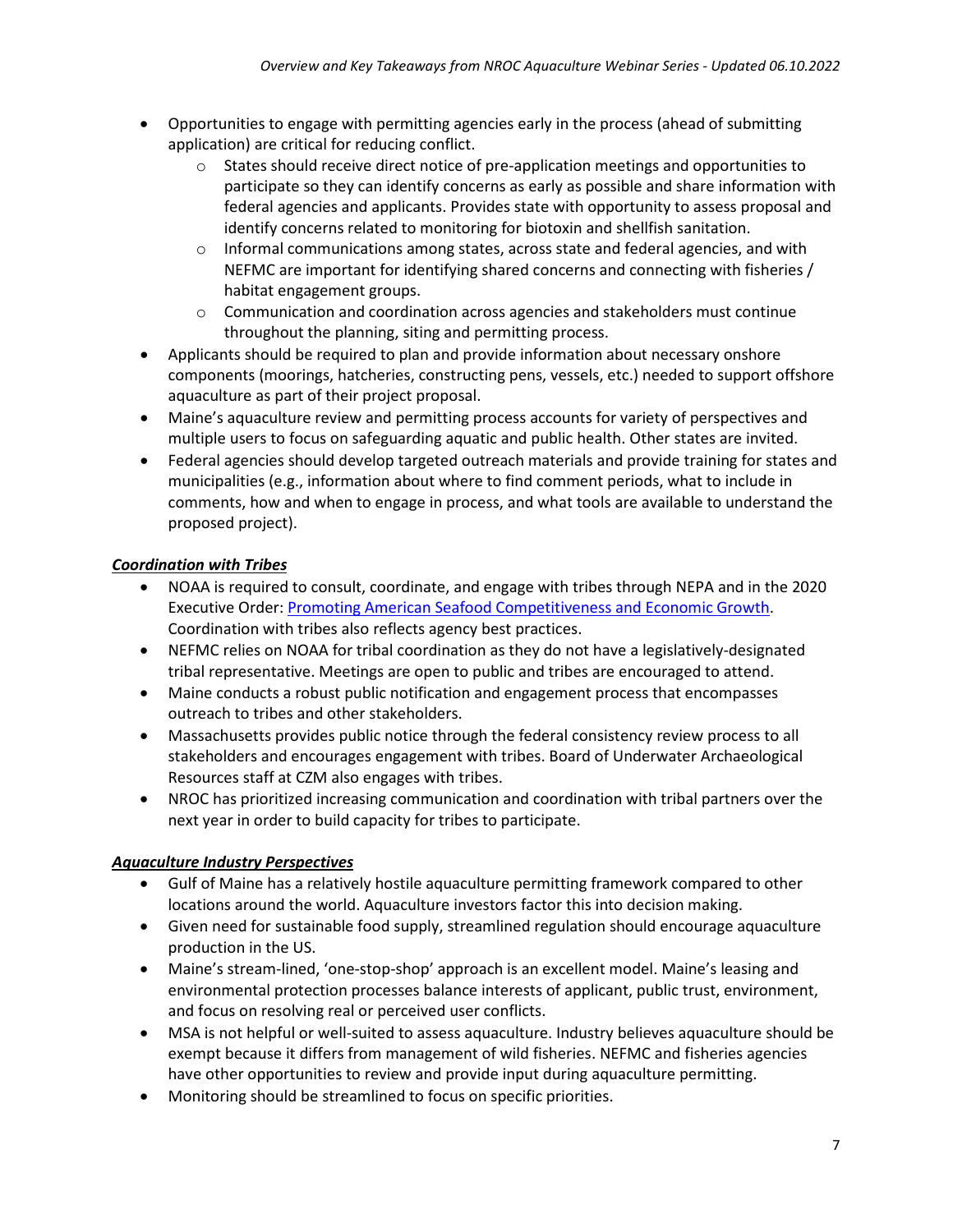- Permit applicants should have more direct involvement in Environmental Impact Statement (EIS) and biological assessment to share their expertise.
- Upfront communications are needed to improve awareness about the permitting process.
- Agencies should develop and adhere to clear permitting timelines and provide regular updates to applicants about the status of permit.
- Agencies should create an open-access library of past permit applications, consultations, and associated documents as a resource for new applicants (NROC would be the ideal repository).
- A workshop is needed to increase understanding about interactions between protected species and aquaculture.
- Reduce use of jargon and acronyms in communications about the permitting process.
- Regulatory agencies are working in silos. They don't consider the cumulative burden of monitoring requirements that may be duplicative across agencies. This creates unfair economic burden on industry, especially for small experimental operators.
- Agencies should consider conducting a table top exercise for a sample aquaculture operation to identify data gaps, consider how agencies are coordinating, and identify concerns.
- Norwegian process provides model for aquaculture operations with streamlined permitting that allows operators to scale up without completely restarting the permitting process.
- Monitoring costs for offshore aquaculture should be shared between the grower and agencies to reduce unfair burden. States pay for some of the testing for nearshore aquaculture.

# *Fishing Industry Perspective*

- Offshore aquaculture is a concern for the lobster industry which faces multiple competing uses.
- Lobster industry is not well represented in the NE Ocean Data Portal or other spatial datasets as the industry does not leave a footprint (they are everywhere).
- Lobster industry recommends that aquaculture planning be paused until Atlantic States Marine Fisheries Commission (ASMFC) can get their program up and running. This information is critical for understanding potential impact of aquaculture on lobster industry.
	- o Get vessel monitoring system (VMS) data on lobster vessels
	- o Characterize fishing activities
	- Lobster industry also has concerns about gear conflicts.
		- o How close can fishing occur near aquaculture farms?
		- $\circ$  Cumulative increases in offshore wind and aquaculture pose multiple challenges that will require existing uses to move.
- Protected species are also a concern. For example, areas closed to fishing to protect right whales could face risks from increased aquaculture activity.

## *Environmental Group Perspectives*

- Aquaculture is a resource-efficient way to produce food but also presents environmental challenges.
- Although US has a significant seafood market, most aquaculture produced seafood is imported from overseas producers. This is not the most sustainable approach.
- US needs to optimize the regulatory / permitting framework for offshore aquaculture with protective, transparent and efficient regulatory structures.
- Federal and state agencies need investment to ensure they have adequate resources to coordinate an effective aquaculture regulatory process.
	- $\circ$  Develop agency science program that can deliver decision support tools (modeling environmental effects, spatial analytics, protected species interactions)